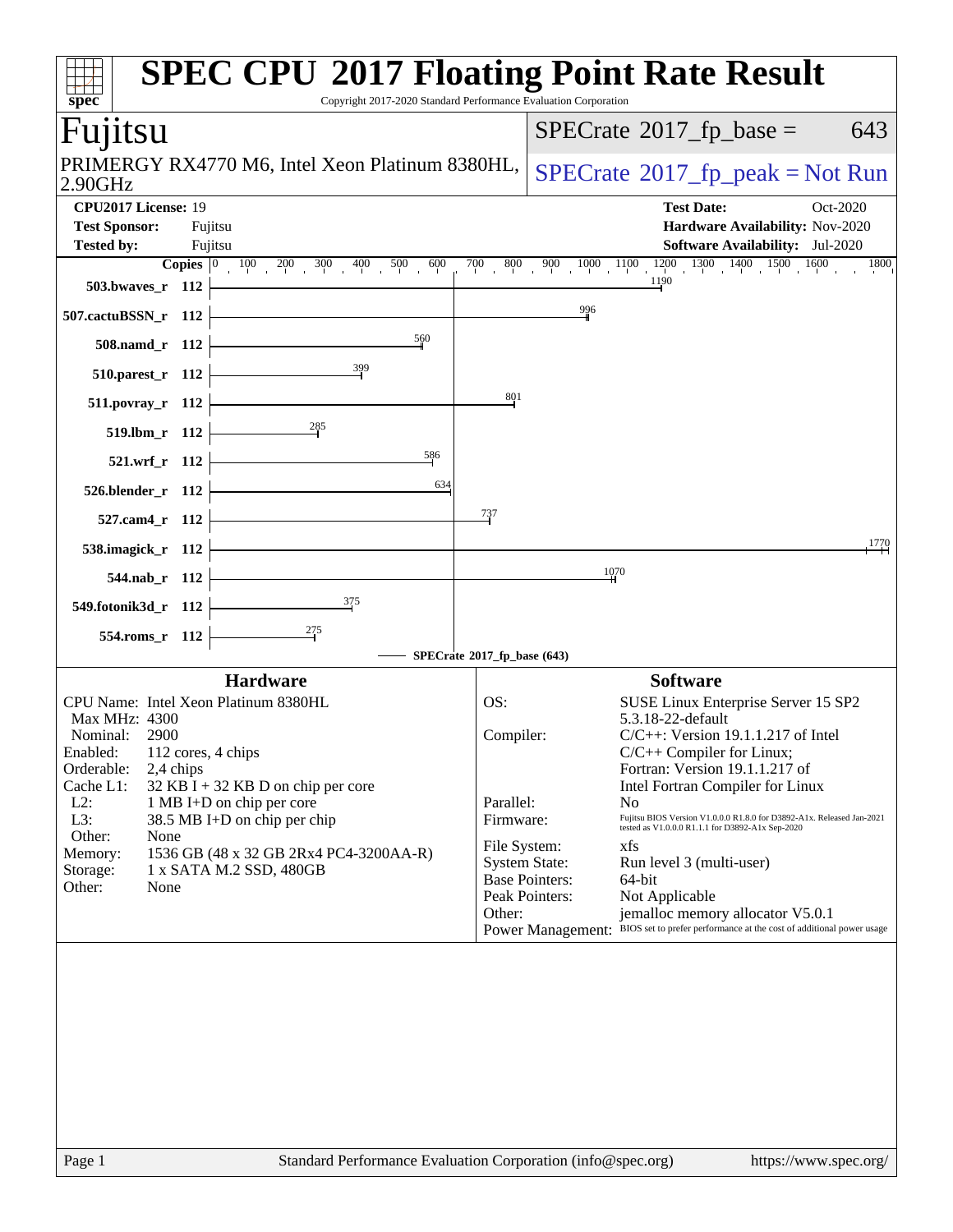| <b>SPEC CPU®2017 Floating Point Rate Result</b><br>$spec*$<br>Copyright 2017-2020 Standard Performance Evaluation Corporation                                                                                                                                |                                                                    |                                           |       |                |       |                |             |               |                |              |                |              |                |              |
|--------------------------------------------------------------------------------------------------------------------------------------------------------------------------------------------------------------------------------------------------------------|--------------------------------------------------------------------|-------------------------------------------|-------|----------------|-------|----------------|-------------|---------------|----------------|--------------|----------------|--------------|----------------|--------------|
| Fujitsu<br>$SPECrate^{\circledast}2017$ _fp_base =<br>643                                                                                                                                                                                                    |                                                                    |                                           |       |                |       |                |             |               |                |              |                |              |                |              |
| PRIMERGY RX4770 M6, Intel Xeon Platinum 8380HL,<br>$SPECrate@2017_fp\_peak = Not Run$<br>2.90GHz                                                                                                                                                             |                                                                    |                                           |       |                |       |                |             |               |                |              |                |              |                |              |
| CPU2017 License: 19<br><b>Test Date:</b><br>Oct-2020                                                                                                                                                                                                         |                                                                    |                                           |       |                |       |                |             |               |                |              |                |              |                |              |
|                                                                                                                                                                                                                                                              | <b>Test Sponsor:</b><br>Fujitsu<br>Hardware Availability: Nov-2020 |                                           |       |                |       |                |             |               |                |              |                |              |                |              |
| <b>Tested by:</b><br>Fujitsu<br><b>Software Availability:</b> Jul-2020                                                                                                                                                                                       |                                                                    |                                           |       |                |       |                |             |               |                |              |                |              |                |              |
| <b>Results Table</b>                                                                                                                                                                                                                                         |                                                                    |                                           |       |                |       |                |             |               |                |              |                |              |                |              |
| <b>Base</b><br><b>Peak</b>                                                                                                                                                                                                                                   |                                                                    |                                           |       |                |       |                |             |               |                |              |                |              |                |              |
| <b>Benchmark</b>                                                                                                                                                                                                                                             | <b>Copies</b>                                                      | <b>Seconds</b>                            | Ratio | <b>Seconds</b> | Ratio | <b>Seconds</b> | Ratio       | <b>Copies</b> | <b>Seconds</b> | <b>Ratio</b> | <b>Seconds</b> | <b>Ratio</b> | <b>Seconds</b> | <b>Ratio</b> |
| 503.bwaves_r                                                                                                                                                                                                                                                 | 112                                                                | 944                                       | 1190  | 943            | 1190  | 944            | <b>1190</b> |               |                |              |                |              |                |              |
| 507.cactuBSSN r                                                                                                                                                                                                                                              | 112                                                                | 142                                       | 997   | 143            | 992   | 142            | 996         |               |                |              |                |              |                |              |
| 508.namd_r                                                                                                                                                                                                                                                   | 112                                                                | 190                                       | 560   | 191            | 557   | 190            | 561         |               |                |              |                |              |                |              |
| 510.parest_r                                                                                                                                                                                                                                                 | 112                                                                | 733                                       | 400   | 735            | 399   | 734            | 399         |               |                |              |                |              |                |              |
| 511.povray_r                                                                                                                                                                                                                                                 | 112                                                                | 325                                       | 804   | 326            | 801   | 327            | 800         |               |                |              |                |              |                |              |
| 519.1bm_r                                                                                                                                                                                                                                                    | 112                                                                | 414                                       | 285   | 415            | 285   | 414            | 285         |               |                |              |                |              |                |              |
| 521.wrf r                                                                                                                                                                                                                                                    | 112                                                                | 427                                       | 587   | 428            | 586   | 428            | 586         |               |                |              |                |              |                |              |
| 526.blender_r                                                                                                                                                                                                                                                | 112                                                                | 269                                       | 634   | 269            | 634   | 269            | 634         |               |                |              |                |              |                |              |
| 527.cam4_r                                                                                                                                                                                                                                                   | 112                                                                | 265                                       | 738   | 266            | 737   | 266            | 735         |               |                |              |                |              |                |              |
| 538.imagick_r                                                                                                                                                                                                                                                | 112                                                                | 161                                       | 1730  | 157            | 1770  | 156            | 1790        |               |                |              |                |              |                |              |
| $544$ .nab_r                                                                                                                                                                                                                                                 | 112                                                                | 177                                       | 1070  | 178            | 1060  | 176            | 1070        |               |                |              |                |              |                |              |
| 549.fotonik3d_r                                                                                                                                                                                                                                              | 112                                                                | 1165                                      | 375   | 1164           | 375   | 1166           | 374         |               |                |              |                |              |                |              |
| $554$ .roms $r$                                                                                                                                                                                                                                              | 112                                                                | 648                                       | 274   | 647            | 275   | 644            | 276         |               |                |              |                |              |                |              |
| $SPECrate^{\circ}2017$ _fp_base =                                                                                                                                                                                                                            |                                                                    |                                           | 643   |                |       |                |             |               |                |              |                |              |                |              |
|                                                                                                                                                                                                                                                              |                                                                    | $SPECrate^{\circ}2017$ _fp_peak = Not Run |       |                |       |                |             |               |                |              |                |              |                |              |
|                                                                                                                                                                                                                                                              |                                                                    |                                           |       |                |       |                |             |               |                |              |                |              |                |              |
| Results appear in the order in which they were run. Bold underlined text indicates a median measurement.<br><b>Compiler Notes</b><br>The inconsistent Compiler version information under Compiler Version section is due to a discrepancy in Intel Compiler. |                                                                    |                                           |       |                |       |                |             |               |                |              |                |              |                |              |
| The correct version of C/C++ compiler is: Version 19.1.1.217 Build 20200306 Compiler for Linux<br>The correct version of Fortran compiler is: Version 19.1.1.217 Build 20200306 Compiler for Linux                                                           |                                                                    |                                           |       |                |       |                |             |               |                |              |                |              |                |              |

### **[Submit Notes](http://www.spec.org/auto/cpu2017/Docs/result-fields.html#SubmitNotes)**

 The numactl mechanism was used to bind copies to processors. The config file option 'submit' was used to generate numactl commands to bind each copy to a specific processor. For details, please see the config file.

### **[Operating System Notes](http://www.spec.org/auto/cpu2017/Docs/result-fields.html#OperatingSystemNotes)**

 Stack size set to unlimited using "ulimit -s unlimited" Kernel Boot Parameter set with : nohz\_full=1-111 Irqbalance disabled with "systemctl stop irqbalance"

### **[Environment Variables Notes](http://www.spec.org/auto/cpu2017/Docs/result-fields.html#EnvironmentVariablesNotes)**

Environment variables set by runcpu before the start of the run: LD\_LIBRARY\_PATH = "/home/Benchmark/speccpu2017/lib/intel64:/home/Benchmark/speccpu2017/je5 .0.1-64"

**(Continued on next page)**

|        | (Continued on next page)                                    |                       |
|--------|-------------------------------------------------------------|-----------------------|
| Page 2 | Standard Performance Evaluation Corporation (info@spec.org) | https://www.spec.org/ |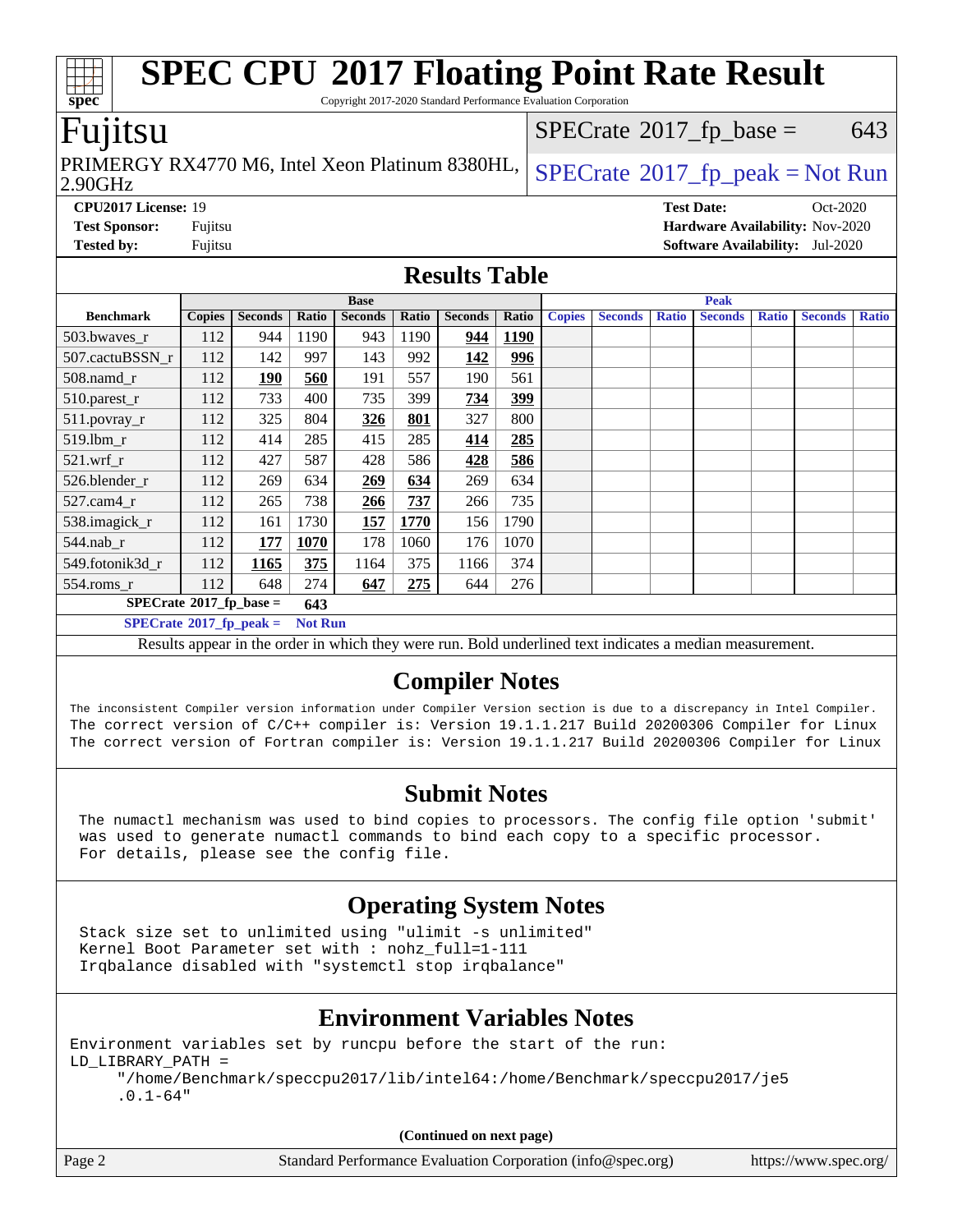#### **[spec](http://www.spec.org/) [SPEC CPU](http://www.spec.org/auto/cpu2017/Docs/result-fields.html#SPECCPU2017FloatingPointRateResult)[2017 Floating Point Rate Result](http://www.spec.org/auto/cpu2017/Docs/result-fields.html#SPECCPU2017FloatingPointRateResult)** Copyright 2017-2020 Standard Performance Evaluation Corporation Fujitsu 2.90GHz PRIMERGY RX4770 M6, Intel Xeon Platinum 8380HL,  $SPECrate^{\circ}2017\_fp\_peak = Not Run$  $SPECrate^{\circ}2017\_fp\_peak = Not Run$  $SPECTate$ <sup>®</sup>[2017\\_fp\\_base =](http://www.spec.org/auto/cpu2017/Docs/result-fields.html#SPECrate2017fpbase) 643 **[CPU2017 License:](http://www.spec.org/auto/cpu2017/Docs/result-fields.html#CPU2017License)** 19 **[Test Date:](http://www.spec.org/auto/cpu2017/Docs/result-fields.html#TestDate)** Oct-2020 **[Test Sponsor:](http://www.spec.org/auto/cpu2017/Docs/result-fields.html#TestSponsor)** Fujitsu **[Hardware Availability:](http://www.spec.org/auto/cpu2017/Docs/result-fields.html#HardwareAvailability)** Nov-2020

**[Tested by:](http://www.spec.org/auto/cpu2017/Docs/result-fields.html#Testedby)** Fujitsu **[Software Availability:](http://www.spec.org/auto/cpu2017/Docs/result-fields.html#SoftwareAvailability)** Jul-2020

### **[Environment Variables Notes \(Continued\)](http://www.spec.org/auto/cpu2017/Docs/result-fields.html#EnvironmentVariablesNotes)**

MALLOC\_CONF = "retain:true"

### **[General Notes](http://www.spec.org/auto/cpu2017/Docs/result-fields.html#GeneralNotes)**

 Binaries compiled on a system with 1x Intel Core i9-7980XE CPU + 64GB RAM memory using Redhat Enterprise Linux 8.0 Transparent Huge Pages enabled by default Prior to runcpu invocation Filesystem page cache synced and cleared with: sync; echo 3> /proc/sys/vm/drop\_caches runcpu command invoked through numactl i.e.: numactl --interleave=all runcpu <etc> NA: The test sponsor attests, as of date of publication, that CVE-2017-5754 (Meltdown) is mitigated in the system as tested and documented. Yes: The test sponsor attests, as of date of publication, that CVE-2017-5753 (Spectre variant 1) is mitigated in the system as tested and documented. Yes: The test sponsor attests, as of date of publication, that CVE-2017-5715 (Spectre variant 2) is mitigated in the system as tested and documented. jemalloc, a general purpose malloc implementation built with the RedHat Enterprise 7.5, and the system compiler gcc 4.8.5 sources available from jemalloc.net or<https://github.com/jemalloc/jemalloc/releases>

### **[Platform Notes](http://www.spec.org/auto/cpu2017/Docs/result-fields.html#PlatformNotes)**

 BIOS configuration: Hyper Threading = Disabled Utilization Profile = Unbalanced Stale AtoS = Enabled LLC Deadline Alloc = Disabled SNC = Enabled FAN Control = Full Sysinfo program /home/Benchmark/speccpu2017/bin/sysinfo Rev: r6365 of 2019-08-21 295195f888a3d7edb1e6e46a485a0011 running on localhost Wed Oct 14 11:21:11 2020 SUT (System Under Test) info as seen by some common utilities. For more information on this section, see <https://www.spec.org/cpu2017/Docs/config.html#sysinfo> From /proc/cpuinfo model name : Intel(R) Xeon(R) Platinum 8380HL CPU @ 2.90GHz 4 "physical id"s (chips) 112 "processors" cores, siblings (Caution: counting these is hw and system dependent. The following

**(Continued on next page)**

| Page 3 | Standard Performance Evaluation Corporation (info@spec.org) | https://www.spec.org/ |
|--------|-------------------------------------------------------------|-----------------------|
|        |                                                             |                       |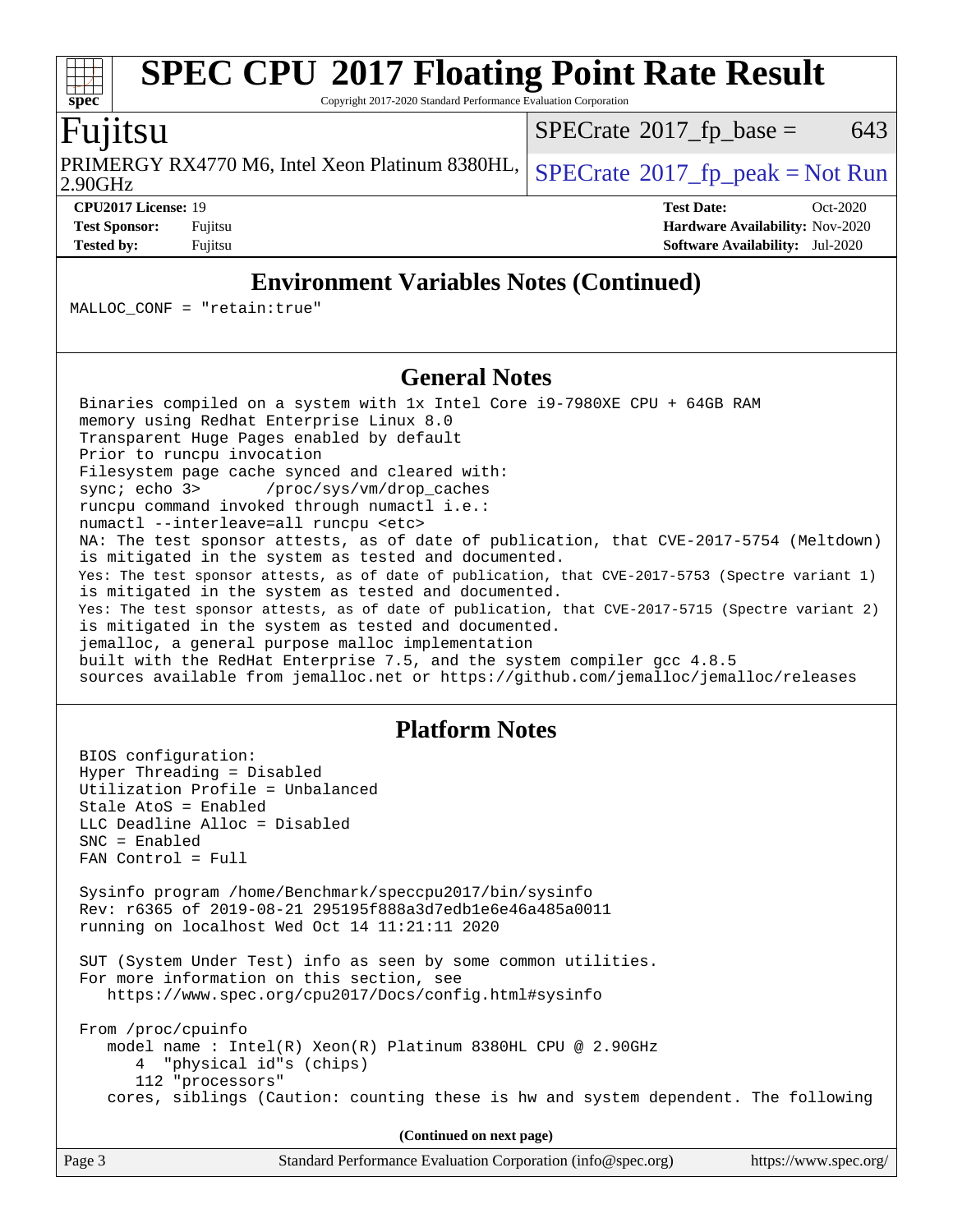# **[SPEC CPU](http://www.spec.org/auto/cpu2017/Docs/result-fields.html#SPECCPU2017FloatingPointRateResult)[2017 Floating Point Rate Result](http://www.spec.org/auto/cpu2017/Docs/result-fields.html#SPECCPU2017FloatingPointRateResult)**

Copyright 2017-2020 Standard Performance Evaluation Corporation

# Fujitsu

**[spec](http://www.spec.org/)**

2.90GHz PRIMERGY RX4770 M6, Intel Xeon Platinum 8380HL,  $SPECrate@2017_fp\_peak = Not Run$  $SPECrate@2017_fp\_peak = Not Run$ 

 $SPECTate@2017_fp\_base = 643$ 

**[CPU2017 License:](http://www.spec.org/auto/cpu2017/Docs/result-fields.html#CPU2017License)** 19 **[Test Date:](http://www.spec.org/auto/cpu2017/Docs/result-fields.html#TestDate)** Oct-2020 **[Test Sponsor:](http://www.spec.org/auto/cpu2017/Docs/result-fields.html#TestSponsor)** Fujitsu **[Hardware Availability:](http://www.spec.org/auto/cpu2017/Docs/result-fields.html#HardwareAvailability)** Nov-2020 **[Tested by:](http://www.spec.org/auto/cpu2017/Docs/result-fields.html#Testedby)** Fujitsu **[Software Availability:](http://www.spec.org/auto/cpu2017/Docs/result-fields.html#SoftwareAvailability)** Jul-2020

### **[Platform Notes \(Continued\)](http://www.spec.org/auto/cpu2017/Docs/result-fields.html#PlatformNotes)**

|        | excerpts from /proc/cpuinfo might not be reliable. Use with caution.)                           |                                                               |  |  |                          |  |  |  |  |  |  |  |  |  |                       |
|--------|-------------------------------------------------------------------------------------------------|---------------------------------------------------------------|--|--|--------------------------|--|--|--|--|--|--|--|--|--|-----------------------|
|        | cpu cores : 28                                                                                  |                                                               |  |  |                          |  |  |  |  |  |  |  |  |  |                       |
|        | siblings : 28                                                                                   |                                                               |  |  |                          |  |  |  |  |  |  |  |  |  |                       |
|        | physical 0: cores 0 1 2 3 4 5 6 8 9 10 11 12 13 14 16 17 18 19 20 21 22 24 25 26 27<br>28 29 30 |                                                               |  |  |                          |  |  |  |  |  |  |  |  |  |                       |
|        | physical 1: cores 0 1 2 3 4 5 6 8 9 10 11 12 13 14 16 17 18 19 20 21 22 24 25 26 27<br>28 29 30 |                                                               |  |  |                          |  |  |  |  |  |  |  |  |  |                       |
|        | physical 2: cores 0 1 2 3 4 5 6 8 9 10 11 12 13 14 16 17 18 19 20 21 22 24 25 26 27<br>28 29 30 |                                                               |  |  |                          |  |  |  |  |  |  |  |  |  |                       |
|        | physical 3: cores 0 1 2 3 4 5 6 8 9 10 11 12 13 14 16 17 18 19 20 21 22 24 25 26 27<br>28 29 30 |                                                               |  |  |                          |  |  |  |  |  |  |  |  |  |                       |
|        | From lscpu:                                                                                     |                                                               |  |  |                          |  |  |  |  |  |  |  |  |  |                       |
|        | Architecture:                                                                                   | x86_64                                                        |  |  |                          |  |  |  |  |  |  |  |  |  |                       |
|        | $CPU$ op-mode( $s$ ):                                                                           | $32$ -bit, $64$ -bit                                          |  |  |                          |  |  |  |  |  |  |  |  |  |                       |
|        | Byte Order:                                                                                     | Little Endian                                                 |  |  |                          |  |  |  |  |  |  |  |  |  |                       |
|        | Address sizes:                                                                                  | 46 bits physical, 48 bits virtual                             |  |  |                          |  |  |  |  |  |  |  |  |  |                       |
|        | CPU(s):                                                                                         | 112                                                           |  |  |                          |  |  |  |  |  |  |  |  |  |                       |
|        | On-line CPU(s) list: $0-111$                                                                    |                                                               |  |  |                          |  |  |  |  |  |  |  |  |  |                       |
|        | Thread(s) per core:                                                                             | $\mathbf{1}$                                                  |  |  |                          |  |  |  |  |  |  |  |  |  |                       |
|        | $Core(s)$ per socket:                                                                           | 28                                                            |  |  |                          |  |  |  |  |  |  |  |  |  |                       |
|        | Socket(s):                                                                                      | $\overline{4}$                                                |  |  |                          |  |  |  |  |  |  |  |  |  |                       |
|        | NUMA $node(s):$<br>8                                                                            |                                                               |  |  |                          |  |  |  |  |  |  |  |  |  |                       |
|        | Vendor ID:                                                                                      | GenuineIntel                                                  |  |  |                          |  |  |  |  |  |  |  |  |  |                       |
|        | CPU family:                                                                                     | 6                                                             |  |  |                          |  |  |  |  |  |  |  |  |  |                       |
|        | Model:                                                                                          | 85                                                            |  |  |                          |  |  |  |  |  |  |  |  |  |                       |
|        | Model name:                                                                                     | Intel(R) Xeon(R) Platinum 8380HL CPU @ 2.90GHz                |  |  |                          |  |  |  |  |  |  |  |  |  |                       |
|        | Stepping:                                                                                       | 11                                                            |  |  |                          |  |  |  |  |  |  |  |  |  |                       |
|        | CPU MHz:                                                                                        | 999.914                                                       |  |  |                          |  |  |  |  |  |  |  |  |  |                       |
|        | CPU max MHz:<br>CPU min MHz:                                                                    | 4300.0000                                                     |  |  |                          |  |  |  |  |  |  |  |  |  |                       |
|        |                                                                                                 | 1000.0000                                                     |  |  |                          |  |  |  |  |  |  |  |  |  |                       |
|        | BogoMIPS:<br>Virtualization:                                                                    | 5800.00<br>$VT - x$                                           |  |  |                          |  |  |  |  |  |  |  |  |  |                       |
|        | L1d cache:                                                                                      | 32K                                                           |  |  |                          |  |  |  |  |  |  |  |  |  |                       |
|        | Lli cache:                                                                                      | 32K                                                           |  |  |                          |  |  |  |  |  |  |  |  |  |                       |
|        | L2 cache:                                                                                       | 1024K                                                         |  |  |                          |  |  |  |  |  |  |  |  |  |                       |
|        | L3 cache:                                                                                       | 39424K                                                        |  |  |                          |  |  |  |  |  |  |  |  |  |                       |
|        | NUMA node0 CPU(s): 0-3,7-9,14-17,21-23                                                          |                                                               |  |  |                          |  |  |  |  |  |  |  |  |  |                       |
|        | NUMA nodel CPU(s): 4-6, 10-13, 18-20, 24-27                                                     |                                                               |  |  |                          |  |  |  |  |  |  |  |  |  |                       |
|        | NUMA $node2$ $CPU(s):$                                                                          | $28 - 31, 35 - 37, 42 - 45, 49 - 51$                          |  |  |                          |  |  |  |  |  |  |  |  |  |                       |
|        | NUMA node3 CPU(s):                                                                              | $32 - 34, 38 - 41, 46 - 48, 52 - 55$                          |  |  |                          |  |  |  |  |  |  |  |  |  |                       |
|        | NUMA node4 CPU(s):                                                                              | $56 - 59, 63 - 65, 70 - 73, 77 - 79$                          |  |  |                          |  |  |  |  |  |  |  |  |  |                       |
|        | NUMA $node5$ $CPU(s):$                                                                          | $60 - 62, 66 - 69, 74 - 76, 80 - 83$                          |  |  |                          |  |  |  |  |  |  |  |  |  |                       |
|        | NUMA node6 CPU(s):                                                                              | 84-87, 91-93, 98-101, 105-107                                 |  |  |                          |  |  |  |  |  |  |  |  |  |                       |
|        | NUMA $node7$ CPU $(s)$ :                                                                        | 88-90, 94-97, 102-104, 108-111                                |  |  |                          |  |  |  |  |  |  |  |  |  |                       |
|        | Flags:                                                                                          | fpu vme de pse tsc msr pae mce cx8 apic sep mtrr pge mca cmov |  |  |                          |  |  |  |  |  |  |  |  |  |                       |
|        | pat pse36 clflush dts acpi mmx fxsr sse sse2 ss ht tm pbe syscall nx pdpelgb rdtscp             |                                                               |  |  |                          |  |  |  |  |  |  |  |  |  |                       |
|        |                                                                                                 |                                                               |  |  |                          |  |  |  |  |  |  |  |  |  |                       |
|        |                                                                                                 |                                                               |  |  | (Continued on next page) |  |  |  |  |  |  |  |  |  |                       |
| Page 4 |                                                                                                 | Standard Performance Evaluation Corporation (info@spec.org)   |  |  |                          |  |  |  |  |  |  |  |  |  | https://www.spec.org/ |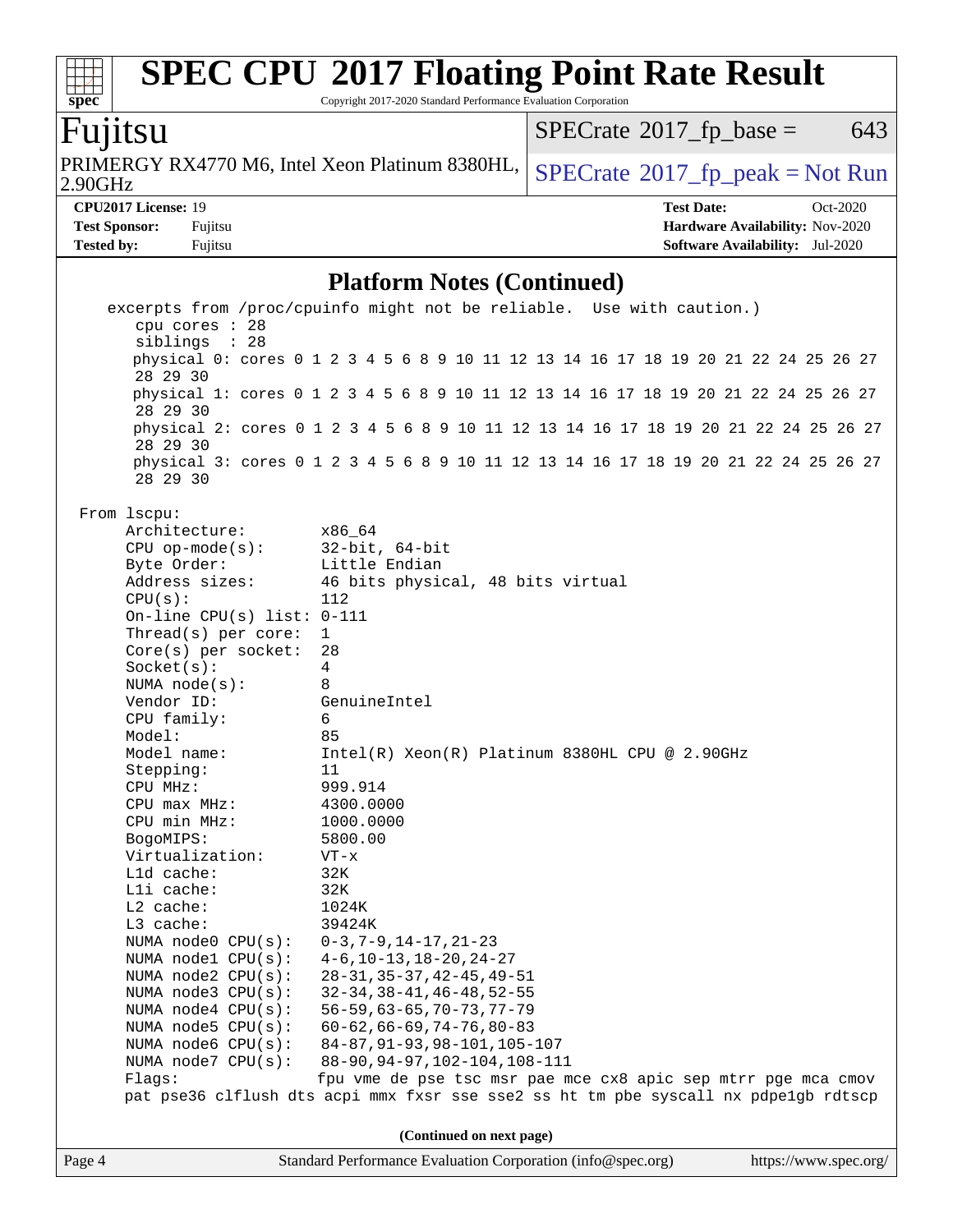#### **[spec](http://www.spec.org/) [SPEC CPU](http://www.spec.org/auto/cpu2017/Docs/result-fields.html#SPECCPU2017FloatingPointRateResult)[2017 Floating Point Rate Result](http://www.spec.org/auto/cpu2017/Docs/result-fields.html#SPECCPU2017FloatingPointRateResult)** Copyright 2017-2020 Standard Performance Evaluation Corporation Fujitsu 2.90GHz PRIMERGY RX4770 M6, Intel Xeon Platinum 8380HL,  $\left|$  [SPECrate](http://www.spec.org/auto/cpu2017/Docs/result-fields.html#SPECrate2017fppeak)®[2017\\_fp\\_peak = N](http://www.spec.org/auto/cpu2017/Docs/result-fields.html#SPECrate2017fppeak)ot Run  $SPECTate$ <sup>®</sup>[2017\\_fp\\_base =](http://www.spec.org/auto/cpu2017/Docs/result-fields.html#SPECrate2017fpbase) 643 **[CPU2017 License:](http://www.spec.org/auto/cpu2017/Docs/result-fields.html#CPU2017License)** 19 **[Test Date:](http://www.spec.org/auto/cpu2017/Docs/result-fields.html#TestDate)** Oct-2020

**[Test Sponsor:](http://www.spec.org/auto/cpu2017/Docs/result-fields.html#TestSponsor)** Fujitsu **[Hardware Availability:](http://www.spec.org/auto/cpu2017/Docs/result-fields.html#HardwareAvailability)** Nov-2020 **[Tested by:](http://www.spec.org/auto/cpu2017/Docs/result-fields.html#Testedby)** Fujitsu **[Software Availability:](http://www.spec.org/auto/cpu2017/Docs/result-fields.html#SoftwareAvailability)** Jul-2020

#### **[Platform Notes \(Continued\)](http://www.spec.org/auto/cpu2017/Docs/result-fields.html#PlatformNotes)**

 lm constant\_tsc art arch\_perfmon pebs bts rep\_good nopl xtopology nonstop\_tsc cpuid aperfmperf pni pclmulqdq dtes64 monitor ds\_cpl vmx smx est tm2 ssse3 sdbg fma cx16 xtpr pdcm pcid dca sse4\_1 sse4\_2 x2apic movbe popcnt tsc\_deadline\_timer aes xsave avx f16c rdrand lahf\_lm abm 3dnowprefetch cpuid\_fault epb cat\_l3 cdp\_l3 invpcid\_single intel\_ppin ssbd mba ibrs ibpb stibp ibrs\_enhanced tpr\_shadow vnmi flexpriority ept vpid ept\_ad fsgsbase tsc\_adjust bmi1 hle avx2 smep bmi2 erms invpcid rtm cqm mpx rdt\_a avx512f avx512dq rdseed adx smap clflushopt clwb intel\_pt avx512cd avx512bw avx512vl xsaveopt xsavec xgetbv1 xsaves cqm\_llc cqm\_occup\_llc cqm\_mbm\_total cqm\_mbm\_local avx512\_bf16 dtherm ida arat pln pts hwp hwp\_act\_window hwp\_epp hwp\_pkg\_req pku ospke avx512\_vnni md\_clear flush\_l1d arch\_capabilities /proc/cpuinfo cache data cache size : 39424 KB From numactl --hardware WARNING: a numactl 'node' might or might not correspond to a physical chip. available: 8 nodes (0-7) node 0 cpus: 0 1 2 3 7 8 9 14 15 16 17 21 22 23 node 0 size: 192130 MB node 0 free: 191698 MB node 1 cpus: 4 5 6 10 11 12 13 18 19 20 24 25 26 27 node 1 size: 193532 MB node 1 free: 193293 MB node 2 cpus: 28 29 30 31 35 36 37 42 43 44 45 49 50 51 node 2 size: 193532 MB node 2 free: 193377 MB node 3 cpus: 32 33 34 38 39 40 41 46 47 48 52 53 54 55 node 3 size: 193532 MB node 3 free: 193386 MB node 4 cpus: 56 57 58 59 63 64 65 70 71 72 73 77 78 79 node 4 size: 193532 MB node 4 free: 193388 MB node 5 cpus: 60 61 62 66 67 68 69 74 75 76 80 81 82 83 node 5 size: 193498 MB node 5 free: 193358 MB node 6 cpus: 84 85 86 87 91 92 93 98 99 100 101 105 106 107 node 6 size: 193532 MB node 6 free: 193389 MB node 7 cpus: 88 89 90 94 95 96 97 102 103 104 108 109 110 111 node 7 size: 193306 MB node 7 free: 193160 MB node distances: node 0 1 2 3 4 5 6 7 0: 10 11 20 20 20 20 20 20 1: 11 10 20 20 20 20 20 20 2: 20 20 10 11 20 20 20 20 3: 20 20 11 10 20 20 20 20 **(Continued on next page)**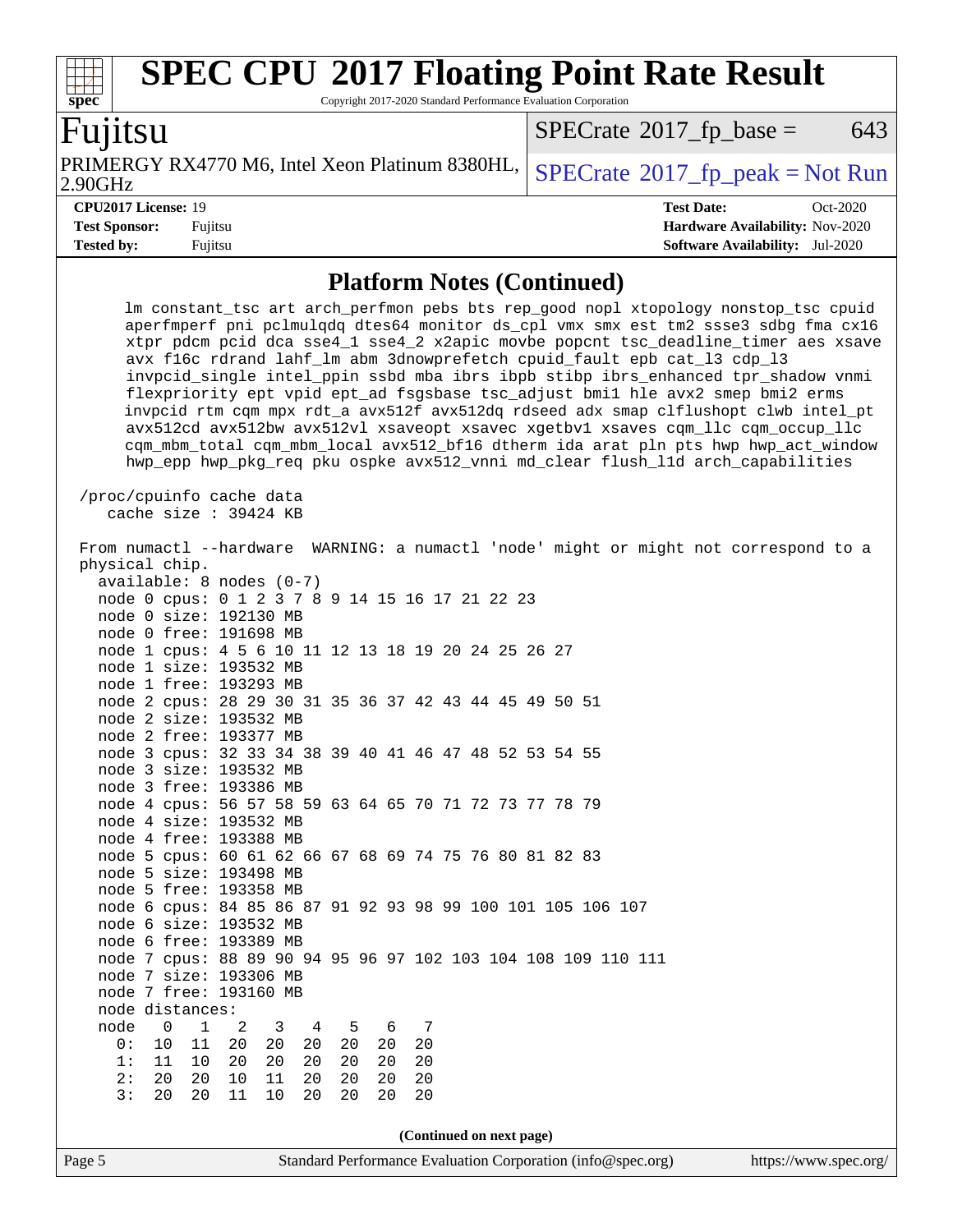| <b>SPEC CPU®2017 Floating Point Rate Result</b><br>Spec<br>Copyright 2017-2020 Standard Performance Evaluation Corporation                                                                                                                                                                                                                                                   |                                                                                                                                                                                                                   |
|------------------------------------------------------------------------------------------------------------------------------------------------------------------------------------------------------------------------------------------------------------------------------------------------------------------------------------------------------------------------------|-------------------------------------------------------------------------------------------------------------------------------------------------------------------------------------------------------------------|
| Fujitsu                                                                                                                                                                                                                                                                                                                                                                      | $SPECrate^{\circledast}2017$ _fp_base =<br>643                                                                                                                                                                    |
| PRIMERGY RX4770 M6, Intel Xeon Platinum 8380HL,<br>2.90GHz                                                                                                                                                                                                                                                                                                                   | $SPECrate^{\circ}2017$ _fp_peak = Not Run                                                                                                                                                                         |
| CPU2017 License: 19<br><b>Test Sponsor:</b><br>Fujitsu<br><b>Tested by:</b><br>Fujitsu                                                                                                                                                                                                                                                                                       | <b>Test Date:</b><br>Oct-2020<br>Hardware Availability: Nov-2020<br><b>Software Availability:</b> Jul-2020                                                                                                        |
| <b>Platform Notes (Continued)</b>                                                                                                                                                                                                                                                                                                                                            |                                                                                                                                                                                                                   |
| 20<br>4:<br>10<br>11<br>20<br>20<br>20<br>20<br>20<br>5:<br>20<br>20<br>10<br>20<br>20<br>20<br>20<br>11<br>6:<br>20<br>20<br>20<br>20<br>20<br>10<br>11<br>20<br>7:<br>20<br>20<br>20<br>20<br>20<br>11<br>20<br>10                                                                                                                                                         |                                                                                                                                                                                                                   |
| From /proc/meminfo<br>MemTotal:<br>1583715504 kB<br>HugePages_Total:<br>0<br>Hugepagesize:<br>2048 kB                                                                                                                                                                                                                                                                        |                                                                                                                                                                                                                   |
| From /etc/*release* /etc/*version*<br>os-release:<br>NAME="SLES"<br>$VERSION = "15-SP2"$<br>VERSION_ID="15.2"<br>PRETTY_NAME="SUSE Linux Enterprise Server 15 SP2"<br>ID="sles"<br>ID_LIKE="suse"<br>$ANSI$ _COLOR=" $0:32$ "<br>CPE_NAME="cpe:/o:suse:sles:15:sp2"<br>uname $-a$ :<br>Linux localhost 5.3.18-22-default #1 SMP Wed Jun 3 12:16:43 UTC 2020 (720aeba) x86_64 |                                                                                                                                                                                                                   |
| x86_64 x86_64 GNU/Linux<br>Kernel self-reported vulnerability status:                                                                                                                                                                                                                                                                                                        |                                                                                                                                                                                                                   |
| itlb_multihit:<br>CVE-2018-3620 (L1 Terminal Fault):<br>Microarchitectural Data Sampling:<br>CVE-2017-5754 (Meltdown):<br>CVE-2018-3639 (Speculative Store Bypass): Mitigation: Speculative Store Bypass disabled<br>CVE-2017-5753 (Spectre variant 1):<br>$CVE-2017-5715$ (Spectre variant 2):                                                                              | Not affected<br>Not affected<br>Not affected<br>Not affected<br>via prctl and seccomp<br>Mitigation: usercopy/swapgs barriers and __user<br>pointer sanitization<br>Mitigation: Enhanced IBRS, IBPB: conditional, |
| RSB filling<br>$srbds$ :<br>tsx_async_abort:                                                                                                                                                                                                                                                                                                                                 | Not affected<br>Not affected                                                                                                                                                                                      |
| run-level 3 Oct 14 11:15                                                                                                                                                                                                                                                                                                                                                     |                                                                                                                                                                                                                   |
| SPEC is set to: /home/Benchmark/speccpu2017<br>Size Used Avail Use% Mounted on<br>Filesystem<br>Type<br>$/\text{dev/sdb3}$<br>xfs<br>376G<br>53G 323G 14% / home<br>From /sys/devices/virtual/dmi/id                                                                                                                                                                         |                                                                                                                                                                                                                   |
| (Continued on next page)                                                                                                                                                                                                                                                                                                                                                     |                                                                                                                                                                                                                   |
| Standard Performance Evaluation Corporation (info@spec.org)<br>Page 6                                                                                                                                                                                                                                                                                                        | https://www.spec.org/                                                                                                                                                                                             |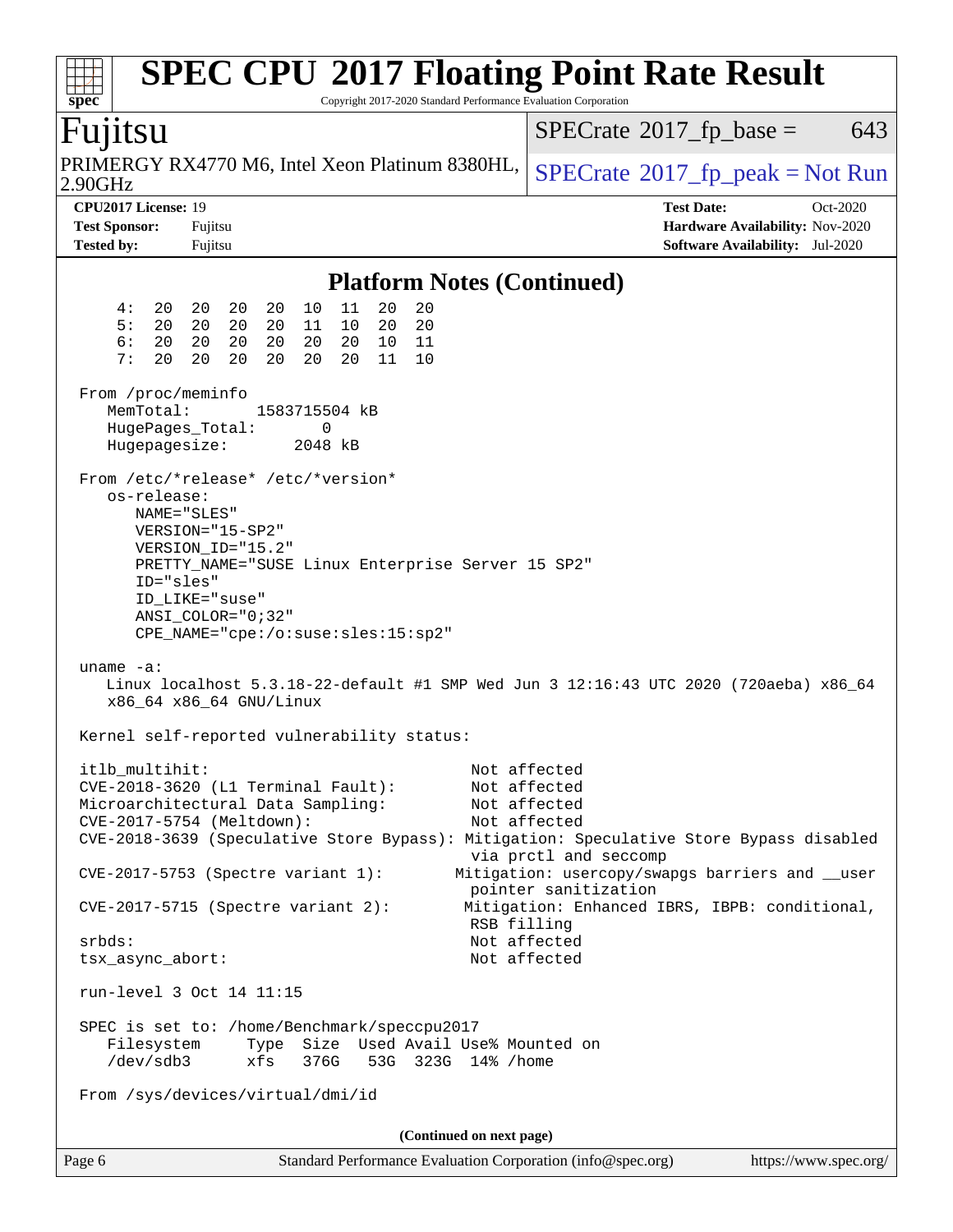#### Page 7 Standard Performance Evaluation Corporation [\(info@spec.org\)](mailto:info@spec.org) <https://www.spec.org/> **[spec](http://www.spec.org/) [SPEC CPU](http://www.spec.org/auto/cpu2017/Docs/result-fields.html#SPECCPU2017FloatingPointRateResult)[2017 Floating Point Rate Result](http://www.spec.org/auto/cpu2017/Docs/result-fields.html#SPECCPU2017FloatingPointRateResult)** Copyright 2017-2020 Standard Performance Evaluation Corporation Fujitsu 2.90GHz PRIMERGY RX4770 M6, Intel Xeon Platinum 8380HL,  $SPECrate^{\circ}2017\_fp\_peak = Not Run$  $SPECrate^{\circ}2017\_fp\_peak = Not Run$  $SPECTate$ <sup>®</sup>[2017\\_fp\\_base =](http://www.spec.org/auto/cpu2017/Docs/result-fields.html#SPECrate2017fpbase) 643 **[CPU2017 License:](http://www.spec.org/auto/cpu2017/Docs/result-fields.html#CPU2017License)** 19 **[Test Date:](http://www.spec.org/auto/cpu2017/Docs/result-fields.html#TestDate)** Oct-2020 **[Test Sponsor:](http://www.spec.org/auto/cpu2017/Docs/result-fields.html#TestSponsor)** Fujitsu **[Hardware Availability:](http://www.spec.org/auto/cpu2017/Docs/result-fields.html#HardwareAvailability)** Nov-2020 **[Tested by:](http://www.spec.org/auto/cpu2017/Docs/result-fields.html#Testedby)** Fujitsu **[Software Availability:](http://www.spec.org/auto/cpu2017/Docs/result-fields.html#SoftwareAvailability)** Jul-2020 **[Platform Notes \(Continued\)](http://www.spec.org/auto/cpu2017/Docs/result-fields.html#PlatformNotes)** BIOS: FUJITSU V1.0.0.0 R1.1.1 for D3892-A1x 09/25/2020 Vendor: FUJITSU Product: PRIMERGY RX4770 M6 Product Family: SERVER Serial: MABTxxxxxx Additional information from dmidecode follows. WARNING: Use caution when you interpret this section. The 'dmidecode' program reads system data which is "intended to allow hardware to be accurately determined", but the intent may not be met, as there are frequent changes to hardware, firmware, and the "DMTF SMBIOS" standard. Memory: 48x Samsung M393A4K40DB3-CWE 32 GB 2 rank 3200 (End of data from sysinfo program) **[Compiler Version Notes](http://www.spec.org/auto/cpu2017/Docs/result-fields.html#CompilerVersionNotes)** ============================================================================== C  $\vert$  519.1bm r(base) 538.imagick r(base) 544.nab r(base) ------------------------------------------------------------------------------ Intel(R) C Compiler for applications running on Intel(R) 64, Version 2021.1 NextGen Build 20200304 Copyright (C) 1985-2020 Intel Corporation. All rights reserved. ------------------------------------------------------------------------------ ==============================================================================  $C++$  | 508.namd\_r(base) 510.parest\_r(base) ------------------------------------------------------------------------------ Intel(R) C++ Compiler for applications running on Intel(R) 64, Version 2021.1 NextGen Build 20200304 Copyright (C) 1985-2020 Intel Corporation. All rights reserved. ------------------------------------------------------------------------------ ==============================================================================  $C++$ ,  $C$  | 511.povray\_r(base) 526.blender\_r(base) ------------------------------------------------------------------------------ Intel(R) C++ Compiler for applications running on Intel(R) 64, Version 2021.1 NextGen Build 20200304 Copyright (C) 1985-2020 Intel Corporation. All rights reserved. Intel(R) C Compiler for applications running on Intel(R) 64, Version 2021.1 NextGen Build 20200304 Copyright (C) 1985-2020 Intel Corporation. All rights reserved. ------------------------------------------------------------------------------ ==============================================================================  $C_{++}$ , C, Fortran | 507.cactuBSSN  $r(base)$ **(Continued on next page)**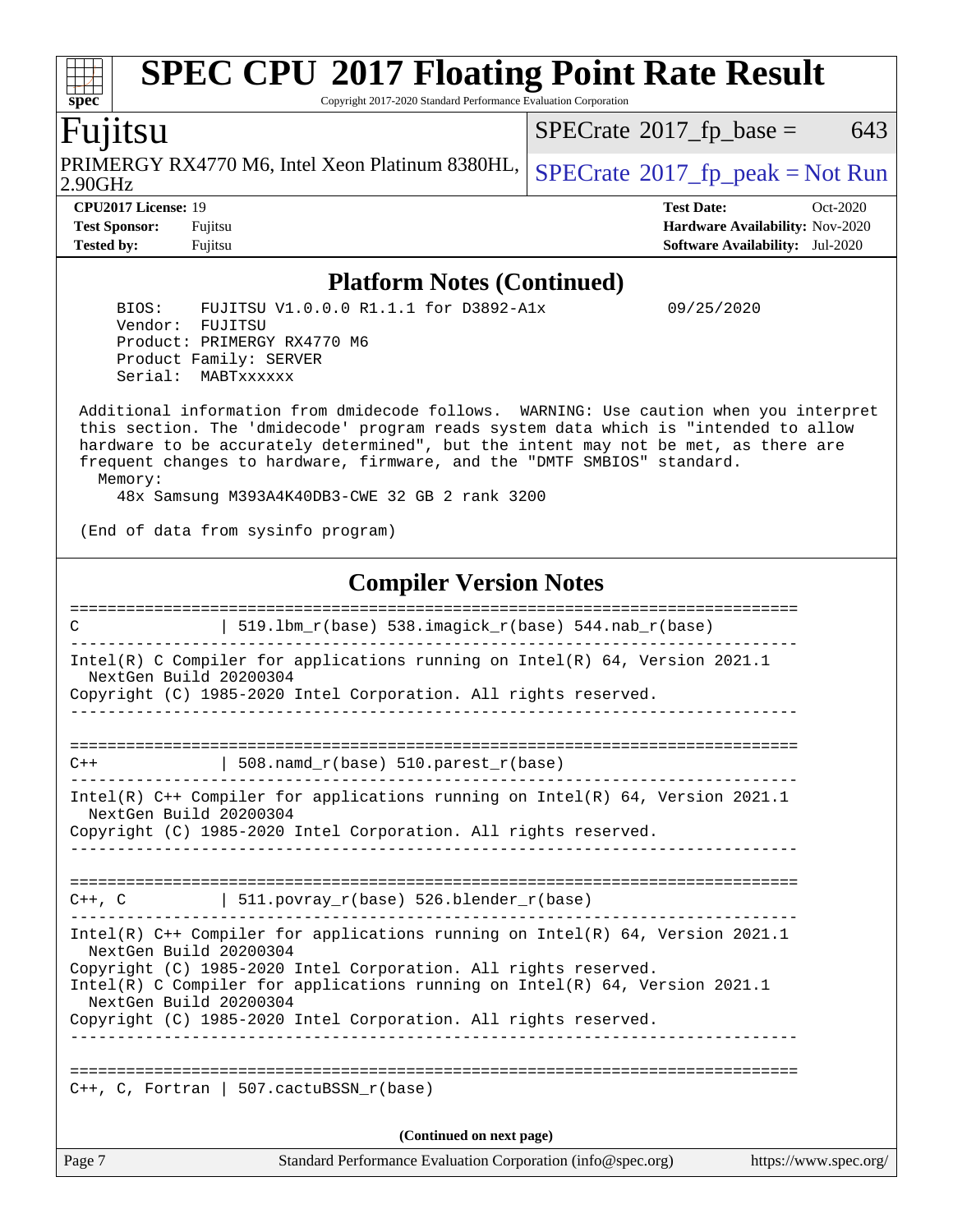# **[SPEC CPU](http://www.spec.org/auto/cpu2017/Docs/result-fields.html#SPECCPU2017FloatingPointRateResult)[2017 Floating Point Rate Result](http://www.spec.org/auto/cpu2017/Docs/result-fields.html#SPECCPU2017FloatingPointRateResult)**

Copyright 2017-2020 Standard Performance Evaluation Corporation

### Fujitsu

 $\overline{2.90}$ GHz PRIMERGY RX4770 M6, Intel Xeon Platinum 8380HL,  $SPECrate@2017$  $SPECrate@2017$  fp\_peak = Not Run

 $SPECTate@2017_fp\_base = 643$ 

| 2.900117                   |  |
|----------------------------|--|
| <b>CPU2017 License: 19</b> |  |

**[spec](http://www.spec.org/)**

 $+\ +$ 

| .90GHz                     |         | $21 + 10$                              |            |
|----------------------------|---------|----------------------------------------|------------|
| <b>CPU2017 License: 19</b> |         | <b>Test Date:</b>                      | $Oct-2020$ |
| <b>Test Sponsor:</b>       | Fujitsu | <b>Hardware Availability: Nov-2020</b> |            |

### **[Compiler Version Notes \(Continued\)](http://www.spec.org/auto/cpu2017/Docs/result-fields.html#CompilerVersionNotes)**

**[Tested by:](http://www.spec.org/auto/cpu2017/Docs/result-fields.html#Testedby)** Fujitsu **[Software Availability:](http://www.spec.org/auto/cpu2017/Docs/result-fields.html#SoftwareAvailability)** Jul-2020

| Intel(R) $C++$ Compiler for applications running on Intel(R) 64, Version 2021.1<br>NextGen Build 20200304             |
|-----------------------------------------------------------------------------------------------------------------------|
| Copyright (C) 1985-2020 Intel Corporation. All rights reserved.                                                       |
| Intel(R) C Compiler for applications running on Intel(R) $64$ , Version 2021.1<br>NextGen Build 20200304              |
| Copyright (C) 1985-2020 Intel Corporation. All rights reserved.                                                       |
| Intel(R) Fortran Intel(R) 64 Compiler for applications running on Intel(R)<br>64, Version 19.1.1.217 Build 20200306   |
| Copyright (C) 1985-2020 Intel Corporation. All rights reserved.                                                       |
|                                                                                                                       |
| 503.bwaves $r(base)$ 549.fotonik3d $r(base)$ 554.roms $r(base)$<br>Fortran                                            |
| $Intel(R)$ Fortran Intel(R) 64 Compiler for applications running on Intel(R)<br>64, Version 19.1.1.217 Build 20200306 |
| Copyright (C) 1985-2020 Intel Corporation. All rights reserved.                                                       |
|                                                                                                                       |
| Fortran, C $\vert$ 521.wrf r(base) 527.cam4 r(base)                                                                   |
| Intel(R) Fortran Intel(R) 64 Compiler for applications running on Intel(R)<br>64, Version 19.1.1.217 Build 20200306   |
| Copyright (C) 1985-2020 Intel Corporation. All rights reserved.                                                       |
| Intel(R) C Compiler for applications running on Intel(R) $64$ , Version 2021.1<br>NextGen Build 20200304              |
| Copyright (C) 1985-2020 Intel Corporation. All rights reserved.                                                       |

### **[Base Compiler Invocation](http://www.spec.org/auto/cpu2017/Docs/result-fields.html#BaseCompilerInvocation)**

[C benchmarks](http://www.spec.org/auto/cpu2017/Docs/result-fields.html#Cbenchmarks): [icc](http://www.spec.org/cpu2017/results/res2020q4/cpu2017-20201013-24199.flags.html#user_CCbase_intel_icc_66fc1ee009f7361af1fbd72ca7dcefbb700085f36577c54f309893dd4ec40d12360134090235512931783d35fd58c0460139e722d5067c5574d8eaf2b3e37e92)

[C++ benchmarks:](http://www.spec.org/auto/cpu2017/Docs/result-fields.html#CXXbenchmarks) [icpc](http://www.spec.org/cpu2017/results/res2020q4/cpu2017-20201013-24199.flags.html#user_CXXbase_intel_icpc_c510b6838c7f56d33e37e94d029a35b4a7bccf4766a728ee175e80a419847e808290a9b78be685c44ab727ea267ec2f070ec5dc83b407c0218cded6866a35d07)

[Fortran benchmarks](http://www.spec.org/auto/cpu2017/Docs/result-fields.html#Fortranbenchmarks): [ifort](http://www.spec.org/cpu2017/results/res2020q4/cpu2017-20201013-24199.flags.html#user_FCbase_intel_ifort_8111460550e3ca792625aed983ce982f94888b8b503583aa7ba2b8303487b4d8a21a13e7191a45c5fd58ff318f48f9492884d4413fa793fd88dd292cad7027ca)

[Benchmarks using both Fortran and C](http://www.spec.org/auto/cpu2017/Docs/result-fields.html#BenchmarksusingbothFortranandC): [ifort](http://www.spec.org/cpu2017/results/res2020q4/cpu2017-20201013-24199.flags.html#user_CC_FCbase_intel_ifort_8111460550e3ca792625aed983ce982f94888b8b503583aa7ba2b8303487b4d8a21a13e7191a45c5fd58ff318f48f9492884d4413fa793fd88dd292cad7027ca) [icc](http://www.spec.org/cpu2017/results/res2020q4/cpu2017-20201013-24199.flags.html#user_CC_FCbase_intel_icc_66fc1ee009f7361af1fbd72ca7dcefbb700085f36577c54f309893dd4ec40d12360134090235512931783d35fd58c0460139e722d5067c5574d8eaf2b3e37e92)

**(Continued on next page)**

Page 8 Standard Performance Evaluation Corporation [\(info@spec.org\)](mailto:info@spec.org) <https://www.spec.org/>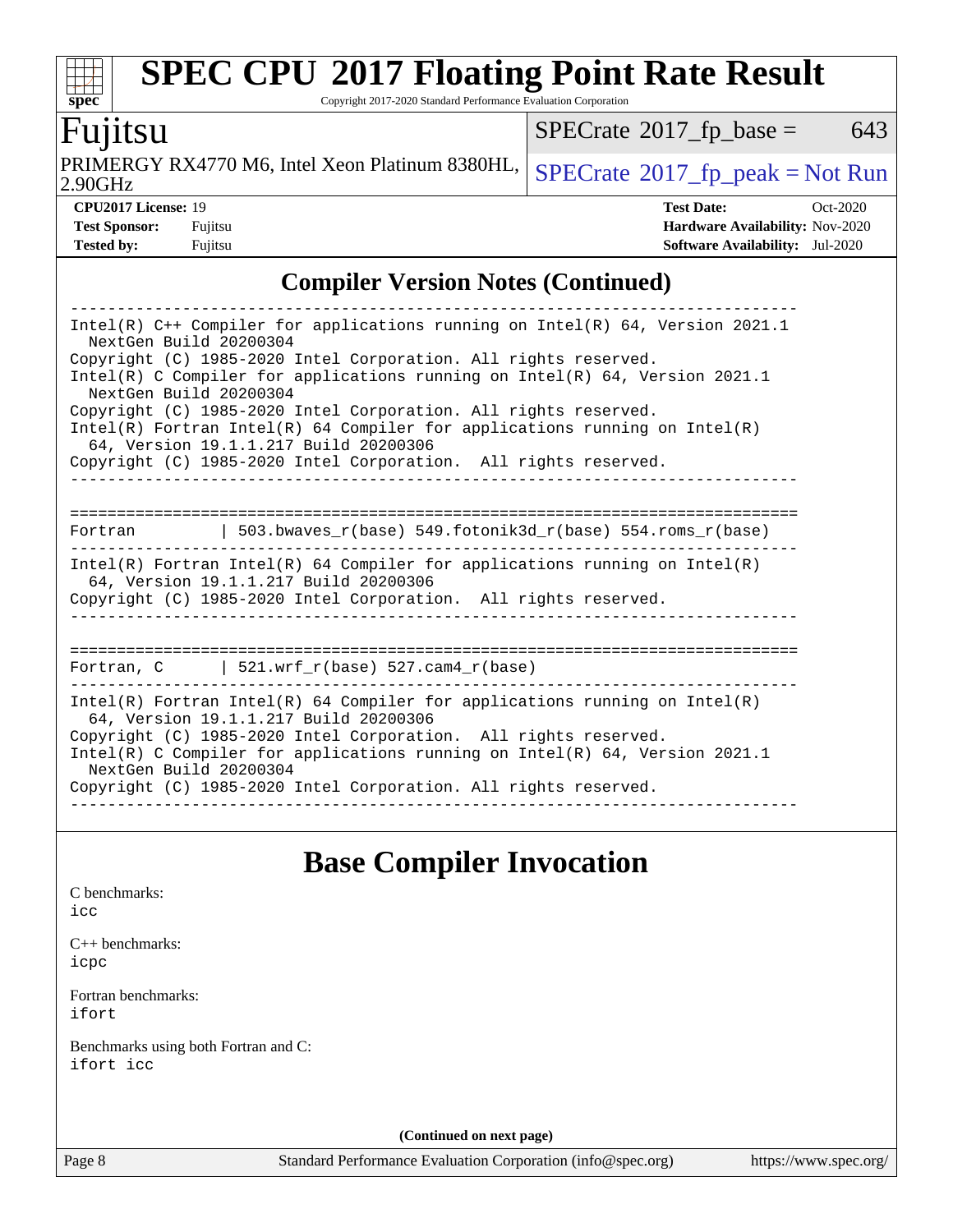# **[SPEC CPU](http://www.spec.org/auto/cpu2017/Docs/result-fields.html#SPECCPU2017FloatingPointRateResult)[2017 Floating Point Rate Result](http://www.spec.org/auto/cpu2017/Docs/result-fields.html#SPECCPU2017FloatingPointRateResult)**

Copyright 2017-2020 Standard Performance Evaluation Corporation

### Fujitsu

2.90GHz PRIMERGY RX4770 M6, Intel Xeon Platinum 8380HL,  $\left|$  [SPECrate](http://www.spec.org/auto/cpu2017/Docs/result-fields.html#SPECrate2017fppeak)®[2017\\_fp\\_peak = N](http://www.spec.org/auto/cpu2017/Docs/result-fields.html#SPECrate2017fppeak)ot Run

 $SPECTate$ <sup>®</sup>[2017\\_fp\\_base =](http://www.spec.org/auto/cpu2017/Docs/result-fields.html#SPECrate2017fpbase) 643

**[spec](http://www.spec.org/)**

**[CPU2017 License:](http://www.spec.org/auto/cpu2017/Docs/result-fields.html#CPU2017License)** 19 **[Test Date:](http://www.spec.org/auto/cpu2017/Docs/result-fields.html#TestDate)** Oct-2020 **[Test Sponsor:](http://www.spec.org/auto/cpu2017/Docs/result-fields.html#TestSponsor)** Fujitsu **[Hardware Availability:](http://www.spec.org/auto/cpu2017/Docs/result-fields.html#HardwareAvailability)** Nov-2020 **[Tested by:](http://www.spec.org/auto/cpu2017/Docs/result-fields.html#Testedby)** Fujitsu **[Software Availability:](http://www.spec.org/auto/cpu2017/Docs/result-fields.html#SoftwareAvailability)** Jul-2020

# **[Base Compiler Invocation \(Continued\)](http://www.spec.org/auto/cpu2017/Docs/result-fields.html#BaseCompilerInvocation)**

[Benchmarks using both C and C++](http://www.spec.org/auto/cpu2017/Docs/result-fields.html#BenchmarksusingbothCandCXX): [icpc](http://www.spec.org/cpu2017/results/res2020q4/cpu2017-20201013-24199.flags.html#user_CC_CXXbase_intel_icpc_c510b6838c7f56d33e37e94d029a35b4a7bccf4766a728ee175e80a419847e808290a9b78be685c44ab727ea267ec2f070ec5dc83b407c0218cded6866a35d07) [icc](http://www.spec.org/cpu2017/results/res2020q4/cpu2017-20201013-24199.flags.html#user_CC_CXXbase_intel_icc_66fc1ee009f7361af1fbd72ca7dcefbb700085f36577c54f309893dd4ec40d12360134090235512931783d35fd58c0460139e722d5067c5574d8eaf2b3e37e92)

[Benchmarks using Fortran, C, and C++:](http://www.spec.org/auto/cpu2017/Docs/result-fields.html#BenchmarksusingFortranCandCXX) [icpc](http://www.spec.org/cpu2017/results/res2020q4/cpu2017-20201013-24199.flags.html#user_CC_CXX_FCbase_intel_icpc_c510b6838c7f56d33e37e94d029a35b4a7bccf4766a728ee175e80a419847e808290a9b78be685c44ab727ea267ec2f070ec5dc83b407c0218cded6866a35d07) [icc](http://www.spec.org/cpu2017/results/res2020q4/cpu2017-20201013-24199.flags.html#user_CC_CXX_FCbase_intel_icc_66fc1ee009f7361af1fbd72ca7dcefbb700085f36577c54f309893dd4ec40d12360134090235512931783d35fd58c0460139e722d5067c5574d8eaf2b3e37e92) [ifort](http://www.spec.org/cpu2017/results/res2020q4/cpu2017-20201013-24199.flags.html#user_CC_CXX_FCbase_intel_ifort_8111460550e3ca792625aed983ce982f94888b8b503583aa7ba2b8303487b4d8a21a13e7191a45c5fd58ff318f48f9492884d4413fa793fd88dd292cad7027ca)

**[Base Portability Flags](http://www.spec.org/auto/cpu2017/Docs/result-fields.html#BasePortabilityFlags)**

 503.bwaves\_r: [-DSPEC\\_LP64](http://www.spec.org/cpu2017/results/res2020q4/cpu2017-20201013-24199.flags.html#suite_basePORTABILITY503_bwaves_r_DSPEC_LP64) 507.cactuBSSN\_r: [-DSPEC\\_LP64](http://www.spec.org/cpu2017/results/res2020q4/cpu2017-20201013-24199.flags.html#suite_basePORTABILITY507_cactuBSSN_r_DSPEC_LP64) 508.namd\_r: [-DSPEC\\_LP64](http://www.spec.org/cpu2017/results/res2020q4/cpu2017-20201013-24199.flags.html#suite_basePORTABILITY508_namd_r_DSPEC_LP64) 510.parest\_r: [-DSPEC\\_LP64](http://www.spec.org/cpu2017/results/res2020q4/cpu2017-20201013-24199.flags.html#suite_basePORTABILITY510_parest_r_DSPEC_LP64) 511.povray\_r: [-DSPEC\\_LP64](http://www.spec.org/cpu2017/results/res2020q4/cpu2017-20201013-24199.flags.html#suite_basePORTABILITY511_povray_r_DSPEC_LP64) 519.lbm\_r: [-DSPEC\\_LP64](http://www.spec.org/cpu2017/results/res2020q4/cpu2017-20201013-24199.flags.html#suite_basePORTABILITY519_lbm_r_DSPEC_LP64) 521.wrf\_r: [-DSPEC\\_LP64](http://www.spec.org/cpu2017/results/res2020q4/cpu2017-20201013-24199.flags.html#suite_basePORTABILITY521_wrf_r_DSPEC_LP64) [-DSPEC\\_CASE\\_FLAG](http://www.spec.org/cpu2017/results/res2020q4/cpu2017-20201013-24199.flags.html#b521.wrf_r_baseCPORTABILITY_DSPEC_CASE_FLAG) [-convert big\\_endian](http://www.spec.org/cpu2017/results/res2020q4/cpu2017-20201013-24199.flags.html#user_baseFPORTABILITY521_wrf_r_convert_big_endian_c3194028bc08c63ac5d04de18c48ce6d347e4e562e8892b8bdbdc0214820426deb8554edfa529a3fb25a586e65a3d812c835984020483e7e73212c4d31a38223) 526.blender\_r: [-DSPEC\\_LP64](http://www.spec.org/cpu2017/results/res2020q4/cpu2017-20201013-24199.flags.html#suite_basePORTABILITY526_blender_r_DSPEC_LP64) [-DSPEC\\_LINUX](http://www.spec.org/cpu2017/results/res2020q4/cpu2017-20201013-24199.flags.html#b526.blender_r_baseCPORTABILITY_DSPEC_LINUX) [-funsigned-char](http://www.spec.org/cpu2017/results/res2020q4/cpu2017-20201013-24199.flags.html#user_baseCPORTABILITY526_blender_r_force_uchar_40c60f00ab013830e2dd6774aeded3ff59883ba5a1fc5fc14077f794d777847726e2a5858cbc7672e36e1b067e7e5c1d9a74f7176df07886a243d7cc18edfe67) 527.cam4\_r: [-DSPEC\\_LP64](http://www.spec.org/cpu2017/results/res2020q4/cpu2017-20201013-24199.flags.html#suite_basePORTABILITY527_cam4_r_DSPEC_LP64) [-DSPEC\\_CASE\\_FLAG](http://www.spec.org/cpu2017/results/res2020q4/cpu2017-20201013-24199.flags.html#b527.cam4_r_baseCPORTABILITY_DSPEC_CASE_FLAG) 538.imagick\_r: [-DSPEC\\_LP64](http://www.spec.org/cpu2017/results/res2020q4/cpu2017-20201013-24199.flags.html#suite_basePORTABILITY538_imagick_r_DSPEC_LP64) 544.nab\_r: [-DSPEC\\_LP64](http://www.spec.org/cpu2017/results/res2020q4/cpu2017-20201013-24199.flags.html#suite_basePORTABILITY544_nab_r_DSPEC_LP64) 549.fotonik3d\_r: [-DSPEC\\_LP64](http://www.spec.org/cpu2017/results/res2020q4/cpu2017-20201013-24199.flags.html#suite_basePORTABILITY549_fotonik3d_r_DSPEC_LP64) 554.roms\_r: [-DSPEC\\_LP64](http://www.spec.org/cpu2017/results/res2020q4/cpu2017-20201013-24199.flags.html#suite_basePORTABILITY554_roms_r_DSPEC_LP64)

### **[Base Optimization Flags](http://www.spec.org/auto/cpu2017/Docs/result-fields.html#BaseOptimizationFlags)**

#### [C benchmarks](http://www.spec.org/auto/cpu2017/Docs/result-fields.html#Cbenchmarks):

[-m64](http://www.spec.org/cpu2017/results/res2020q4/cpu2017-20201013-24199.flags.html#user_CCbase_m64-icc) [-qnextgen](http://www.spec.org/cpu2017/results/res2020q4/cpu2017-20201013-24199.flags.html#user_CCbase_f-qnextgen) [-std=c11](http://www.spec.org/cpu2017/results/res2020q4/cpu2017-20201013-24199.flags.html#user_CCbase_std-icc-std_0e1c27790398a4642dfca32ffe6c27b5796f9c2d2676156f2e42c9c44eaad0c049b1cdb667a270c34d979996257aeb8fc440bfb01818dbc9357bd9d174cb8524) [-Wl,-plugin-opt=-x86-branches-within-32B-boundaries](http://www.spec.org/cpu2017/results/res2020q4/cpu2017-20201013-24199.flags.html#user_CCbase_f-x86-branches-within-32B-boundaries_0098b4e4317ae60947b7b728078a624952a08ac37a3c797dfb4ffeb399e0c61a9dd0f2f44ce917e9361fb9076ccb15e7824594512dd315205382d84209e912f3) [-Wl,-z,muldefs](http://www.spec.org/cpu2017/results/res2020q4/cpu2017-20201013-24199.flags.html#user_CCbase_link_force_multiple1_b4cbdb97b34bdee9ceefcfe54f4c8ea74255f0b02a4b23e853cdb0e18eb4525ac79b5a88067c842dd0ee6996c24547a27a4b99331201badda8798ef8a743f577) [-fuse-ld=gold](http://www.spec.org/cpu2017/results/res2020q4/cpu2017-20201013-24199.flags.html#user_CCbase_f-fuse-ld_920b3586e2b8c6e0748b9c84fa9b744736ba725a32cab14ad8f3d4ad28eecb2f59d1144823d2e17006539a88734fe1fc08fc3035f7676166309105a78aaabc32) [-xCORE-AVX512](http://www.spec.org/cpu2017/results/res2020q4/cpu2017-20201013-24199.flags.html#user_CCbase_f-xCORE-AVX512) [-Ofast](http://www.spec.org/cpu2017/results/res2020q4/cpu2017-20201013-24199.flags.html#user_CCbase_f-Ofast) [-ffast-math](http://www.spec.org/cpu2017/results/res2020q4/cpu2017-20201013-24199.flags.html#user_CCbase_f-ffast-math) [-flto](http://www.spec.org/cpu2017/results/res2020q4/cpu2017-20201013-24199.flags.html#user_CCbase_f-flto) [-mfpmath=sse](http://www.spec.org/cpu2017/results/res2020q4/cpu2017-20201013-24199.flags.html#user_CCbase_f-mfpmath_70eb8fac26bde974f8ab713bc9086c5621c0b8d2f6c86f38af0bd7062540daf19db5f3a066d8c6684be05d84c9b6322eb3b5be6619d967835195b93d6c02afa1) [-funroll-loops](http://www.spec.org/cpu2017/results/res2020q4/cpu2017-20201013-24199.flags.html#user_CCbase_f-funroll-loops) [-qopt-mem-layout-trans=4](http://www.spec.org/cpu2017/results/res2020q4/cpu2017-20201013-24199.flags.html#user_CCbase_f-qopt-mem-layout-trans_fa39e755916c150a61361b7846f310bcdf6f04e385ef281cadf3647acec3f0ae266d1a1d22d972a7087a248fd4e6ca390a3634700869573d231a252c784941a8) [-L/usr/local/jemalloc64-5.0.1/lib](http://www.spec.org/cpu2017/results/res2020q4/cpu2017-20201013-24199.flags.html#user_CCbase_jemalloc_link_path64_1_cc289568b1a6c0fd3b62c91b824c27fcb5af5e8098e6ad028160d21144ef1b8aef3170d2acf0bee98a8da324cfe4f67d0a3d0c4cc4673d993d694dc2a0df248b) [-ljemalloc](http://www.spec.org/cpu2017/results/res2020q4/cpu2017-20201013-24199.flags.html#user_CCbase_jemalloc_link_lib_d1249b907c500fa1c0672f44f562e3d0f79738ae9e3c4a9c376d49f265a04b9c99b167ecedbf6711b3085be911c67ff61f150a17b3472be731631ba4d0471706)

[C++ benchmarks:](http://www.spec.org/auto/cpu2017/Docs/result-fields.html#CXXbenchmarks)

[-m64](http://www.spec.org/cpu2017/results/res2020q4/cpu2017-20201013-24199.flags.html#user_CXXbase_m64-icc) [-qnextgen](http://www.spec.org/cpu2017/results/res2020q4/cpu2017-20201013-24199.flags.html#user_CXXbase_f-qnextgen) [-Wl,-plugin-opt=-x86-branches-within-32B-boundaries](http://www.spec.org/cpu2017/results/res2020q4/cpu2017-20201013-24199.flags.html#user_CXXbase_f-x86-branches-within-32B-boundaries_0098b4e4317ae60947b7b728078a624952a08ac37a3c797dfb4ffeb399e0c61a9dd0f2f44ce917e9361fb9076ccb15e7824594512dd315205382d84209e912f3) [-Wl,-z,muldefs](http://www.spec.org/cpu2017/results/res2020q4/cpu2017-20201013-24199.flags.html#user_CXXbase_link_force_multiple1_b4cbdb97b34bdee9ceefcfe54f4c8ea74255f0b02a4b23e853cdb0e18eb4525ac79b5a88067c842dd0ee6996c24547a27a4b99331201badda8798ef8a743f577) [-fuse-ld=gold](http://www.spec.org/cpu2017/results/res2020q4/cpu2017-20201013-24199.flags.html#user_CXXbase_f-fuse-ld_920b3586e2b8c6e0748b9c84fa9b744736ba725a32cab14ad8f3d4ad28eecb2f59d1144823d2e17006539a88734fe1fc08fc3035f7676166309105a78aaabc32) [-xCORE-AVX512](http://www.spec.org/cpu2017/results/res2020q4/cpu2017-20201013-24199.flags.html#user_CXXbase_f-xCORE-AVX512) [-Ofast](http://www.spec.org/cpu2017/results/res2020q4/cpu2017-20201013-24199.flags.html#user_CXXbase_f-Ofast) [-ffast-math](http://www.spec.org/cpu2017/results/res2020q4/cpu2017-20201013-24199.flags.html#user_CXXbase_f-ffast-math) [-flto](http://www.spec.org/cpu2017/results/res2020q4/cpu2017-20201013-24199.flags.html#user_CXXbase_f-flto) [-mfpmath=sse](http://www.spec.org/cpu2017/results/res2020q4/cpu2017-20201013-24199.flags.html#user_CXXbase_f-mfpmath_70eb8fac26bde974f8ab713bc9086c5621c0b8d2f6c86f38af0bd7062540daf19db5f3a066d8c6684be05d84c9b6322eb3b5be6619d967835195b93d6c02afa1) [-funroll-loops](http://www.spec.org/cpu2017/results/res2020q4/cpu2017-20201013-24199.flags.html#user_CXXbase_f-funroll-loops) [-qopt-mem-layout-trans=4](http://www.spec.org/cpu2017/results/res2020q4/cpu2017-20201013-24199.flags.html#user_CXXbase_f-qopt-mem-layout-trans_fa39e755916c150a61361b7846f310bcdf6f04e385ef281cadf3647acec3f0ae266d1a1d22d972a7087a248fd4e6ca390a3634700869573d231a252c784941a8) [-L/usr/local/jemalloc64-5.0.1/lib](http://www.spec.org/cpu2017/results/res2020q4/cpu2017-20201013-24199.flags.html#user_CXXbase_jemalloc_link_path64_1_cc289568b1a6c0fd3b62c91b824c27fcb5af5e8098e6ad028160d21144ef1b8aef3170d2acf0bee98a8da324cfe4f67d0a3d0c4cc4673d993d694dc2a0df248b) [-ljemalloc](http://www.spec.org/cpu2017/results/res2020q4/cpu2017-20201013-24199.flags.html#user_CXXbase_jemalloc_link_lib_d1249b907c500fa1c0672f44f562e3d0f79738ae9e3c4a9c376d49f265a04b9c99b167ecedbf6711b3085be911c67ff61f150a17b3472be731631ba4d0471706)

[Fortran benchmarks](http://www.spec.org/auto/cpu2017/Docs/result-fields.html#Fortranbenchmarks):

[-m64](http://www.spec.org/cpu2017/results/res2020q4/cpu2017-20201013-24199.flags.html#user_FCbase_m64-icc) [-Wl,-plugin-opt=-x86-branches-within-32B-boundaries](http://www.spec.org/cpu2017/results/res2020q4/cpu2017-20201013-24199.flags.html#user_FCbase_f-x86-branches-within-32B-boundaries_0098b4e4317ae60947b7b728078a624952a08ac37a3c797dfb4ffeb399e0c61a9dd0f2f44ce917e9361fb9076ccb15e7824594512dd315205382d84209e912f3) [-Wl,-z,muldefs](http://www.spec.org/cpu2017/results/res2020q4/cpu2017-20201013-24199.flags.html#user_FCbase_link_force_multiple1_b4cbdb97b34bdee9ceefcfe54f4c8ea74255f0b02a4b23e853cdb0e18eb4525ac79b5a88067c842dd0ee6996c24547a27a4b99331201badda8798ef8a743f577) [-fuse-ld=gold](http://www.spec.org/cpu2017/results/res2020q4/cpu2017-20201013-24199.flags.html#user_FCbase_f-fuse-ld_920b3586e2b8c6e0748b9c84fa9b744736ba725a32cab14ad8f3d4ad28eecb2f59d1144823d2e17006539a88734fe1fc08fc3035f7676166309105a78aaabc32) [-xCORE-AVX512](http://www.spec.org/cpu2017/results/res2020q4/cpu2017-20201013-24199.flags.html#user_FCbase_f-xCORE-AVX512) [-O3](http://www.spec.org/cpu2017/results/res2020q4/cpu2017-20201013-24199.flags.html#user_FCbase_f-O3) [-ipo](http://www.spec.org/cpu2017/results/res2020q4/cpu2017-20201013-24199.flags.html#user_FCbase_f-ipo) [-no-prec-div](http://www.spec.org/cpu2017/results/res2020q4/cpu2017-20201013-24199.flags.html#user_FCbase_f-no-prec-div) [-qopt-prefetch](http://www.spec.org/cpu2017/results/res2020q4/cpu2017-20201013-24199.flags.html#user_FCbase_f-qopt-prefetch) [-ffinite-math-only](http://www.spec.org/cpu2017/results/res2020q4/cpu2017-20201013-24199.flags.html#user_FCbase_f_finite_math_only_cb91587bd2077682c4b38af759c288ed7c732db004271a9512da14a4f8007909a5f1427ecbf1a0fb78ff2a814402c6114ac565ca162485bbcae155b5e4258871) [-qopt-multiple-gather-scatter-by-shuffles](http://www.spec.org/cpu2017/results/res2020q4/cpu2017-20201013-24199.flags.html#user_FCbase_f-qopt-multiple-gather-scatter-by-shuffles) [-qopt-mem-layout-trans=4](http://www.spec.org/cpu2017/results/res2020q4/cpu2017-20201013-24199.flags.html#user_FCbase_f-qopt-mem-layout-trans_fa39e755916c150a61361b7846f310bcdf6f04e385ef281cadf3647acec3f0ae266d1a1d22d972a7087a248fd4e6ca390a3634700869573d231a252c784941a8) [-nostandard-realloc-lhs](http://www.spec.org/cpu2017/results/res2020q4/cpu2017-20201013-24199.flags.html#user_FCbase_f_2003_std_realloc_82b4557e90729c0f113870c07e44d33d6f5a304b4f63d4c15d2d0f1fab99f5daaed73bdb9275d9ae411527f28b936061aa8b9c8f2d63842963b95c9dd6426b8a) [-align array32byte](http://www.spec.org/cpu2017/results/res2020q4/cpu2017-20201013-24199.flags.html#user_FCbase_align_array32byte_b982fe038af199962ba9a80c053b8342c548c85b40b8e86eb3cc33dee0d7986a4af373ac2d51c3f7cf710a18d62fdce2948f201cd044323541f22fc0fffc51b6)

**(Continued on next page)**

| Page 9 | Standard Performance Evaluation Corporation (info@spec.org) | https://www.spec.org/ |
|--------|-------------------------------------------------------------|-----------------------|
|--------|-------------------------------------------------------------|-----------------------|